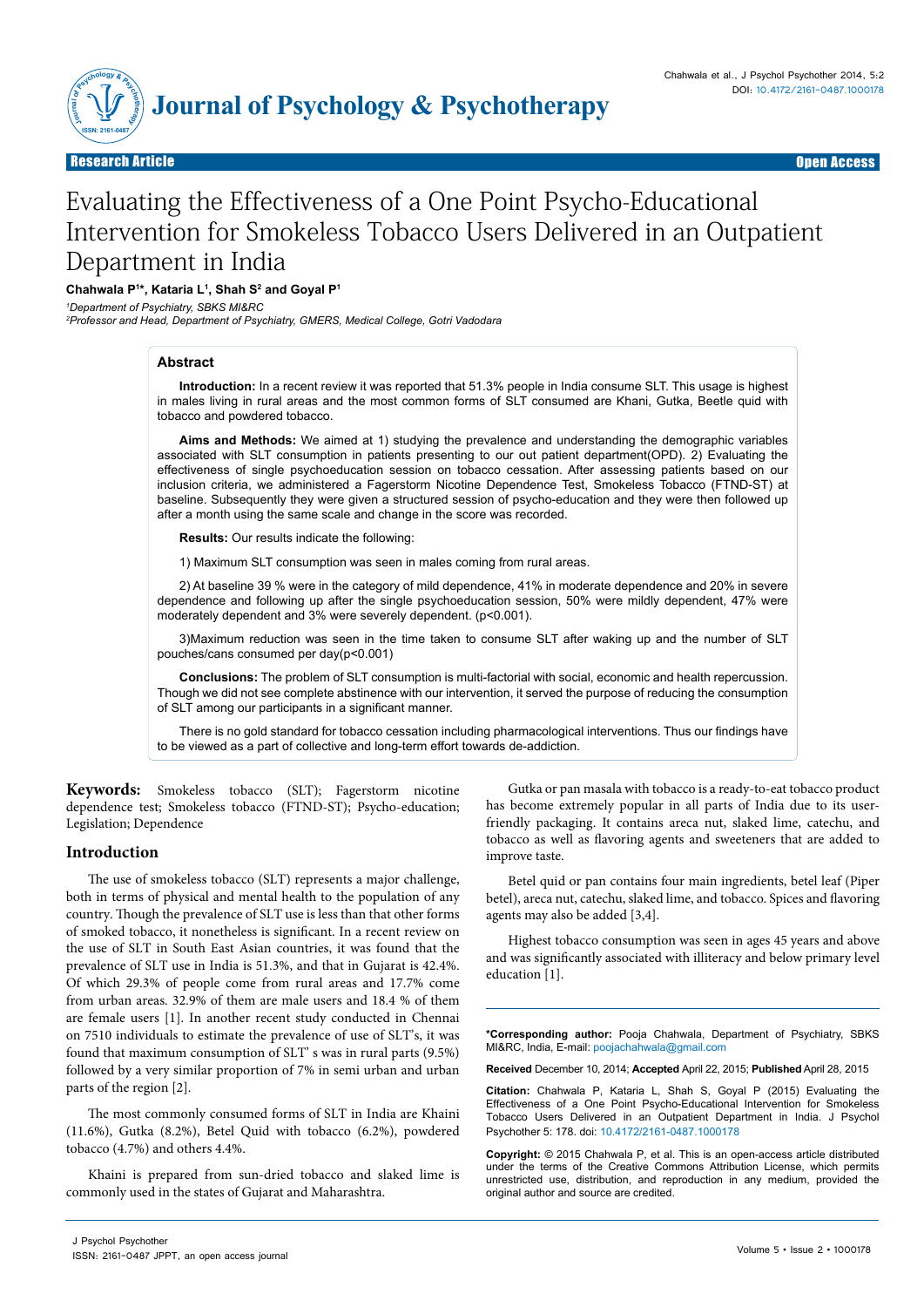Chronic SLT use has serious health consequences. As SLT has high nicotine content which is a very addictive drug, it has been observed that when a person tries to stop SLT use, he develops withdrawal symptoms and most of the people then restart SLT. This leads to a vicious cycle and the person chronically consumes SLT [5].

Smokeless and other tobacco products are known to cause oral, pancreatic, pharyngeal, esophageal and stomach cancers [6]. In a landmark study on the development of oral cancers due to consumption of SLT's, it was found that in India, 52.5% males and 51.6% females developed oral/pharyngeal cancers. This was most significantly associated with consumption of SLT's. The proposed mechanism of action, is that the carcinogens in the SLT's cause metabolic activation of DNA adducts, whose persistent miscoding leads to the mutations in p53 and RAS oncogenes which in turn leads to cancer [7].

SLT not only is a serious carcinogen, it also has potential cardio vascular toxicity. As per the recent American Heart Association guidelines, they have recommended to not use SLT as an alternative to smoking. They agree upon the low incidence of cardiovascular (CV) risk with SLT, but based on multiple case control studies they have concluded that:

1) Long term use of SLT is associated with greater risk of fatal myocardial ischemia and stroke.

2) Long term use of SLT may complicate or reduce the chances of survival after stroke.

3) It can cause increased CV mortality by causing a dual smoking pattern in patients already smoking tobacco [5,8].

The age adjusted relative risk in females, for all cause mortality over 10 years due to tobacco chewing was 1.3, which was statistically significant. When combined with beetle quid, defined as mixed habit, the RR was 1.4 for males ( $p<0.05$ ) [9].

The implications of use of SLT products are grave as noted above. The issues of SLT associated morbidities have been in discussion since the early 1990's. A paper in the British Medical Bulletin in 1996 talks about the possibilities of development of oral cancer due to the carcinogenic elements in SLT and also its probable relationship with development of cardiovascular disorders [6].

As pointed out by a recent study from Chennai the problems with SLT consumption are: 1) either people are not aware of the implications of the use of these products. 2) Or they are aware of the implications but find the process of quitting tough due to the side effects [2].

Substantial work has been done in finding optimal ways to help people quit addictive substances. Though most work has been focused on alcohol and smoking cessation, similar principles can be used for smokeless tobacco cessation. A number of strategies have been used for cessation including the use of text messages, emails or hypnotherapy with a variable degree of effectiveness [10-13].

Single intervention strategies have also been used to achieve abstinence from smoking. In a landmark study being conducted in India, by Sarkar et al. the relative efficacy of a combination of brief advice with yoga training v/s very brief advice is being studied in tobacco cessation [14].

We hypothesize that a single point intervention strategy will be helpful in reducing the dependence of patients on smokeless tobacco.

One of the main factors for having this approach is to make

vital information more accessible to the patient to help them take an informed decision and to cater to the needs of the many at the same time. The massive task of delivering health care to this vast nation makes it relatively very difficult to provide personalized health care.

Page 2 of 5

# **Methods**

## **Study population**

A prospective intervention study on 130 participants consuming SLT products, randomly selected from Dhiraj Hospital, a tertiary care hospital, Out Patient Department (OPD) was conducted. The majority patients in our setup are from the rural parts of the country having a low to middle socio-economic status. The setup has days dedicated to specialty clinics with the de-addiction clinic running on Friday. Majority of the patients coming to our consultation on this day have a substance abuse disorder, most commonly nicotine addiction, followed by alcohol and then opioid and benzodiazepine addiction.

Patients with nicotine addiction presented mostly without any comorbid psychiatric illness e.g. depression. In order to eliminate as many confounds as possible we decided to include only those patients who did not have any comorbid mental or physical illness. Those patients considered for the study were first sent for a physician reference where basic blood investigations were done free of charge to rule out any underlying conditions. Then they were evaluated for any underlying metal conditions using clinical indicators and structured scales such as Hamilton rating scale for depression/anxiety. Frankly psychotic patients were excluded from the beginning.

The Sumandeep Vidyapeeth Institutional Ethics Committee approved the protocol before the study was initiated. Participants were randomly selected and were enrolled into the study after taking a prior written informed consent.

#### **Inclusion Criteria:**

1) Those who identified SLT as their primary tobacco product

2) Patients who fulfilled the criteria of nicotine dependence based on DSM IV TR

3) At least 18 years of age and of either gender

## **Exclusion Criteria:**

1) History of comorbid psychiatric disorders or physical disorders.

2) Under treatment for tobacco de-addiction in the past 30 days.

3) Patients with a history of smoking cigarettes or bidis or who currently engage in the same.

4) No other co- substance abuse e.g. alcohol or opioids.

Data Collection and measures

A total of 130 participants were selected and screened. Of them 110 participants were included as they matched our inclusion criteria. These participants were given a Fagerstorm Nicotine Dependence Test, Smokeless Tobacco (FTND-ST) at baseline and their respective scores were recorded [15]. 20 participants were excluded because they had underlying medical co-morbidities. Most common amongst them were respiratory problems, e.g. upper respiratory infection, tuberculosis under investigation or patients with severe anemia (Hemoglobin under 9 mg/dl).

All participants were given one similar session of structured psycho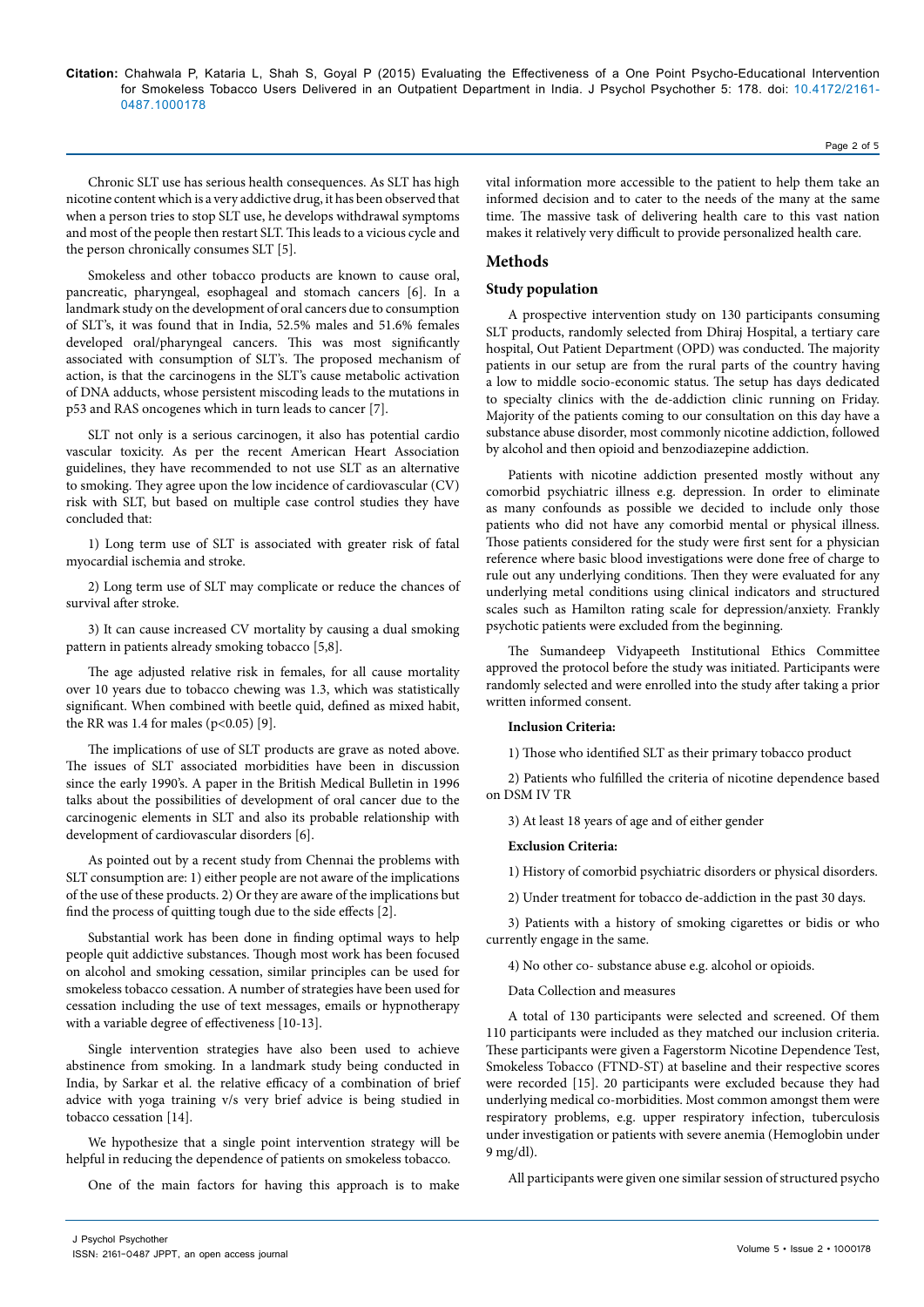education (details attached in the supplement), aimed at creating awareness about the long-term potentials of consuming SLT products. The members of the department, keeping in mind the socio economic class and the literacy level of the patient, collectively develop this psycho education protocol. The protocol has not been validated and has been developed to suit the needs of the patients coming to our OPD. This protocol is also currently being used to psycho educate the patients.

The intervention was common to all and conveyed the exact same information. Thus there was homogeneity in the amount and quality of information imparted to all the participants.

Of these 110 participants, 10 participants could not be followed up after one month due to logistical reasons and hence were excluded from the study. The remaining 100 were assessed again after 1 month using the FTND-ST.

Along with administering the scale, a case sheet was also recorded which contained demographic information and other variables; we thought could influence the intake of SLT.

#### **Statistical analysis**

The score of the scales were tabulated in MS EXCEL spreadsheet and were assessed using suitable statistical parameters such as Chi square, correlation matrix and ANOVA. SPSS was used to calculate the p value.

#### **Results**

Of our sample size of 100 patients, 82 % were males and 18 % were females with an average age of 36.5 years (SD 10.77). Of these participants 91% were married and 47% had received secondary education. 31% of them were farmers and 33% had an income of > Rs. 19,575, annually. 63 % of them lived in rural areas and 59% of them had a nuclear family, and 55 % of the participants were the heads of the family (Table 1).

At baseline the performance of the participants on FTND-ST was the following:

39 % were in the category of mild dependence, 41% in moderate dependence and 20% in severe dependence. After one session of psycho education, when we followed them up after one month, the rates of dependence were as follows. 50% were mildly dependent, 47% were moderately dependent and 3% were severely dependent (p<0.001) (Table 2).

Of the 6 parameters that were tested upon the FTND-ST, the most significant differences (p<0.001) were on the following parameters.

**A) time of consumption after waking:** Before the intervention 24% consumed tobacco within 5 minutes of waking up. This number reduced significantly after the intervention, with just 2% of the original population consuming tobacco within the first 5 minutes (Table 3).

**B) Intentional swallowing of tobacco juice:** Before the intervention 11% swallowed tobacco juice intentionally. This number reduced after the intervention, to 8% of the original population.

**C) Chew you would hate to give up:** Majority 78% would hate to give up the first chew in the morning. This number reduced by a marginally 1% after the intervention.

**D) Numbers Of Cans And Pouches:** Before the intervention, 32%

consumed >3 pouches per day and this number reduced to just 10% on follow up [16] (Table 4).

**E) More frequent chewing in the first hours of the morning:** 78% of our study sample consumed tobacco more frequently in the first hours of the morning. This number reduced to 72% after the intervention.

| Demographic details   |                  | Percentage     |
|-----------------------|------------------|----------------|
| Gender                | Male             | 82             |
|                       | Female           | 18             |
| Age                   | $21 - 30$        | 31             |
|                       | $31 - 40$        | 34             |
|                       | 41-50            | 23             |
| <b>Marital status</b> | Single           | 8              |
|                       | Married          | 91             |
|                       | Widowed          | 1              |
| Literacy              | Illiterate       | 15             |
|                       | Primary          | 26             |
|                       | Secondary        | 47             |
|                       | Higher secondary | 12             |
| Occupation            | Unemployed       | $\overline{2}$ |
|                       | Unskilled work   | 17             |
|                       | Farmer           | 31             |
| Religion              | Hindu            | 87             |
|                       | Muslim           | 6              |
|                       | <b>Others</b>    | $\overline{7}$ |
| Family type           | Nuclear          | 59             |
|                       | Joint            | 41             |
| Locality              | Urban            | 63             |
|                       | Rural            | 35             |
| Head of the family    | Yes              | 55             |
|                       | No               | 45             |

**Table 1:** Demographic variables of respondents.

| FTND-ST Score       | At Baseline | After Intervention |
|---------------------|-------------|--------------------|
| Mild Dependence     | 39%         | 50%                |
| Moderate Dependence | 41%         | 47%                |
| Severe Dependence   | 20%         | 3%                 |

**Table 2:** Effect of one session of psychoeducation on Fagerstorm Nicotine Dependence Test (FTND-ST) Score.

| Time of consumption of<br>first dip after waking up | At baseline | After Intervention |
|-----------------------------------------------------|-------------|--------------------|
| Within 5 mins                                       | 24%         | 12%                |
| 6-30 mins                                           | 49%         | 18%                |
| 31-60 mins                                          | 13%         | 68%                |
| $>60$ mins                                          | 14%         | 2%                 |

**Table 3:** Effect of one session of psychoeducation on time of consumption of first dip after walking up.

| Cans/Pouches | At Baseline | After Intervention |
|--------------|-------------|--------------------|
|              | 19%         | 20%                |
| $2 - 3$      | 49%         | 70%                |
| More than 3  | 32%         | 10%                |

**Table 4:** Effect of one session of psychoeducation on consumption of number of cans/pouches of tobacco.

Page 3 of 5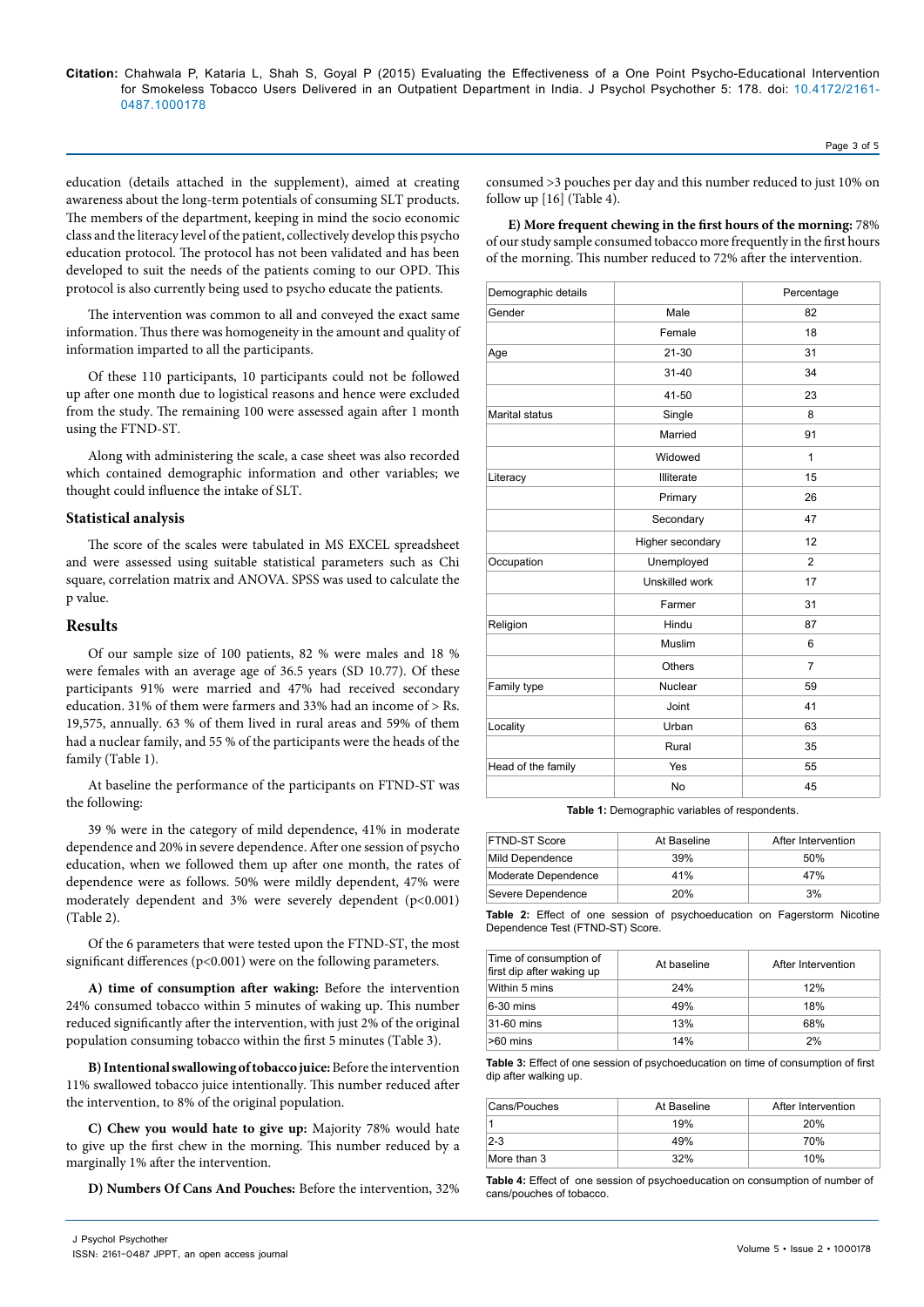Page 4 of 5

**F) Chewing if you are ill and bed-ridden:** 21% population would chew tobacco even when ill and in bed. This number changed to 22% after the intervention.

## **Discussion**

The study was designed to serve two purposes. 1) We aimed at understanding the demographic diversity among people consuming SLT and 2) To assess the impact of one single session of psycho education on the reduction in the use of SLT.

Firstly, from the demographic point of view it is clear to us that in our sample, middle aged males living in rural areas, having a basic education and with an income of > Rs 19000 are the highest consumers of the SLT. We align ourselves with the previous authors on the prevalence being more in rural areas than in urban areas [2].

None of the covariates had a significant interaction with the points on the scale, both at baseline and after intervention. We think of this as a finding due to the limitation of the sample size and believe that each one of these can serve independently as a risk and/or a protective factor.

Secondly, the intervention, we gave one session of psycho education, which was not tailored for individual needs. The session was designed to cover the most important aspects of tobacco consumption. It was directed towards those lacking this information and was aimed at creating awareness and not fear. The important thing about this session was that it was designed to objectively convey facts and allow the participants to take an informed decision. Thus it was not about creating a scare but it was more about understanding and assessing the future impact of their choices.

Having said this we at the same time understand and acknowledge the limitation of not tailoring the solution as per the participants needs. The "one size fits all" principal helped us in part by demonstrating a significant reduction in tobacco consumption, but none of our participants became abstinent. Had we been more accommodating in our approach towards individual participants we could have seen higher abstinence rates.

But achieving higher abstinence rates was not the purpose of the study. We already know of intervention studies that have been effective when custom solutions have been offered to patients. But as we discussed earlier, given the burden of disease in the county and the population we were keen to test the "one size fits all" hypothesis. Based on our results we would state that single psycho-education technique does have the advantage of catering to a huge mass at one go, while simultaneously having a modest effect on reduction of tobacco consumption. It has a little or no effect on SLT cessation. (Based on our study results)

Though at the same time, this was a prospective study with one month follow up which could be too short a time to see abstinence. It is probable that patients who reduced their consumption could, with time also become abstinent.

A sustainable solution would be focused on developing a more personalized delivery solution to the patients. We propose that the first point of contact should always be such psycho-education sessions, which can be conducted by health givers in their primary facility. We would encourage them to have multiple such one-point sessions, in order to reinforce their message and deliver information to a large number of people. We hope to see abstinence when multiple such sessions are given and when the message is reinforced. Also in those patients that do not benefit from these sessions, they could be refereed to an advanced center for de-addiction. Thus the individual needs of the patient could be catered to and the patient can find sustainable solutions in terms of psychotherapy and psychotherapeutics. Recently some studies have looked at the effectiveness of the use of varenicline in the reduction/cessation of SLT use among chronic users. Both the studies point to the effectiveness of varenicline at reducing consumption at 6 months, as compared to placebo, bupropion or psychotherapy [17-19].

Another indicator of the effectiveness of this approach is the use of specific branding standards on SLT products. Based on some research findings it has been found that the graphic and text warnings on SLT products are robustly associated with the perception of health risk and appeal of the product [20,21]. This goes on to prove our point that repeated awareness about the ill effects of tobacco consumption in any form, be it psycho-education; psychotherapeutics, branding or legislation has a positive co-relation with reducing tobacco intake.

Limitations of the Study: The most important limitation of the study was the sample size and the follow up period. Earlier studies have shown that longer periods of follow-ups are required to ascertain the degree of cessation better. Also the fact that a more customized solution set was not delivered to the patient is a shortcoming of our project. We conducted this project in a high turn over setting, so loosing patients due to financial and logistical reasons is a common thing, which also could have impacted the results. Further as patients were from low socio-economic class, it wasn't always possible to get in touch with them via a cell phone. Multiple small limitations also exist including the homogeneity of the sample size and the fact that any regulatory authority did not approve the intervention. We would like to propose a longer study with takes into account these limitations.

## **Conclusion**

To conclude, we would like to say that there is a higher prevalence of SLT consumption in the rural areas of the country and in our study we particularly found higher prevalence in men.

State of the art de-addiction centers along with tough legislative reforms seem to be the most sustainable solutions to this growing problem.

The problem of SLT consumption is multi-factorial with social, economic and health repercussion. As per a recent paper the SLT industry in India is worth Rs 10,000 crores and the cost of health expenditure caused due to its consumption is worth more. Given the wide spectrum of its repercussions, even legislative and economic sanctions are tough measures to come by. But given the recent stands of the government and its firmness to ban nicotine-containing products in many states, it definitely seems like a positive start [22].

#### **References**

- 1. [Sinha DN, Gupta PC, Ray C, Singh PK \(2012\) Prevalence of smokeless](http://www.ncbi.nlm.nih.gov/pubmed/23442396) [tobacco use among adults in WHO South-East Asia. Indian J Cancer 49: 342-](http://www.ncbi.nlm.nih.gov/pubmed/23442396) [346.](http://www.ncbi.nlm.nih.gov/pubmed/23442396)
- 2. [Chockalingam K, Vedhachalam C, Rangasamy S, Sekar G, Adinarayanan S,](http://www.ncbi.nlm.nih.gov/pubmed/24098418) [et al. \(2013\) Prevalence of tobacco use in urban, semi urban and rural areas in](http://www.ncbi.nlm.nih.gov/pubmed/24098418)  [and around Chennai City, India. PLoS One 8: e76005.](http://www.ncbi.nlm.nih.gov/pubmed/24098418)
- 3. [Bhisey RA \(2012\) Chemistry and toxicology of smokeless tobacco. Indian J](http://www.ncbi.nlm.nih.gov/pubmed/23442400) [Cancer 49: 364-372.](http://www.ncbi.nlm.nih.gov/pubmed/23442400)
- 4. [Gupta PC, Ray CS \(2003\) Smokeless tobacco and health in India and South](http://www.ncbi.nlm.nih.gov/pubmed/14708551) [Asia. Respirology 8: 419-431.](http://www.ncbi.nlm.nih.gov/pubmed/14708551)
- 5. [Piano MR, Benowitz NL, FitzGerald GA, Corbridge S, Heath J, et al \(2010\)](http://www.ncbi.nlm.nih.gov/pubmed/20837898) [Impact of Smokeless Tobacco Products on Cardiovascular Disease:](http://www.ncbi.nlm.nih.gov/pubmed/20837898)